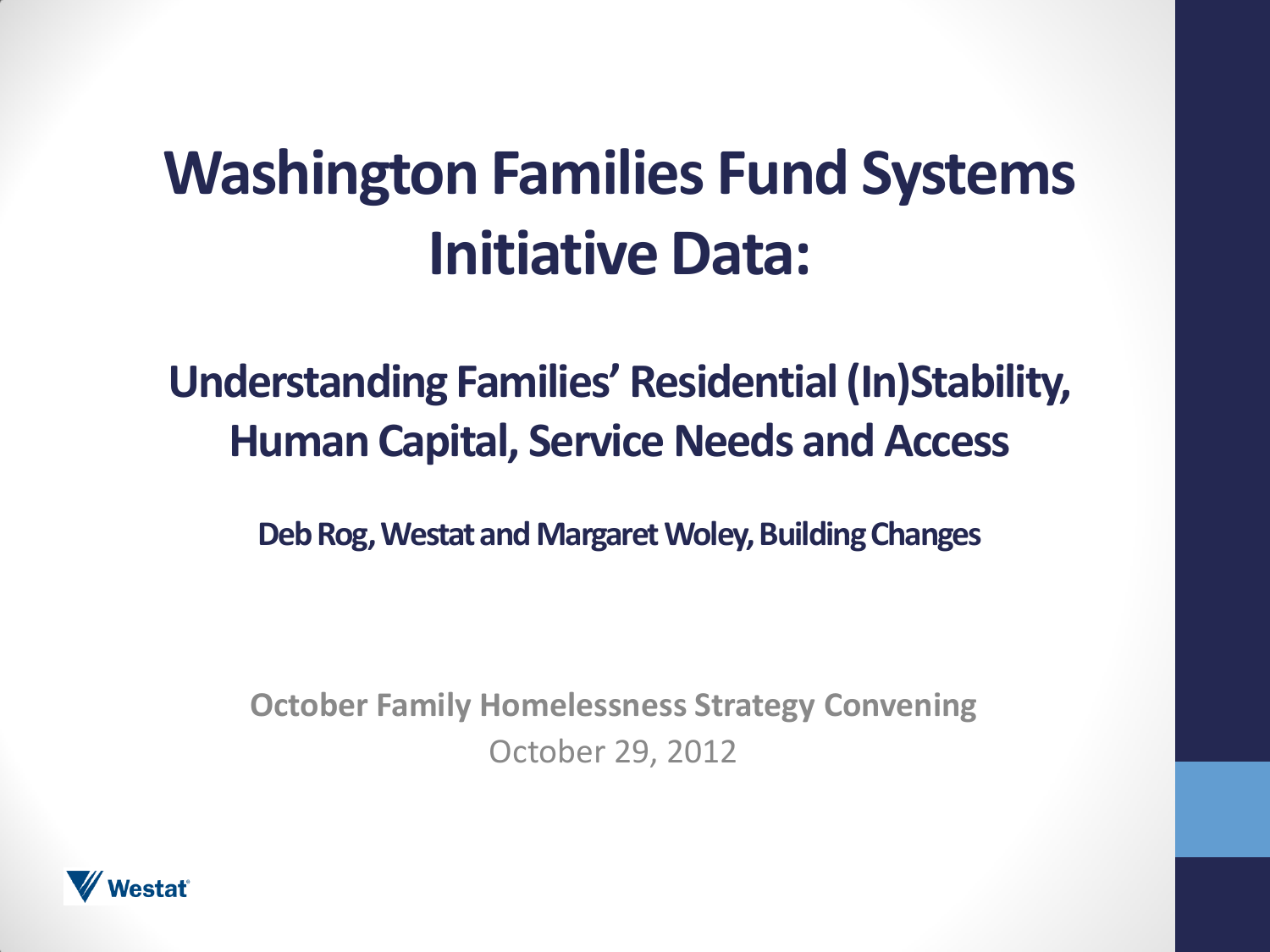#### **Overview of Presentation**

**► Brief Overview of Design and Methods** 

Prior Residential (In)Stability and Homelessness

▶ Profile of Service Needs and Housing Barriers

Service and Entitlement Access and Unmet Needs

2

Discussion Points and Questions

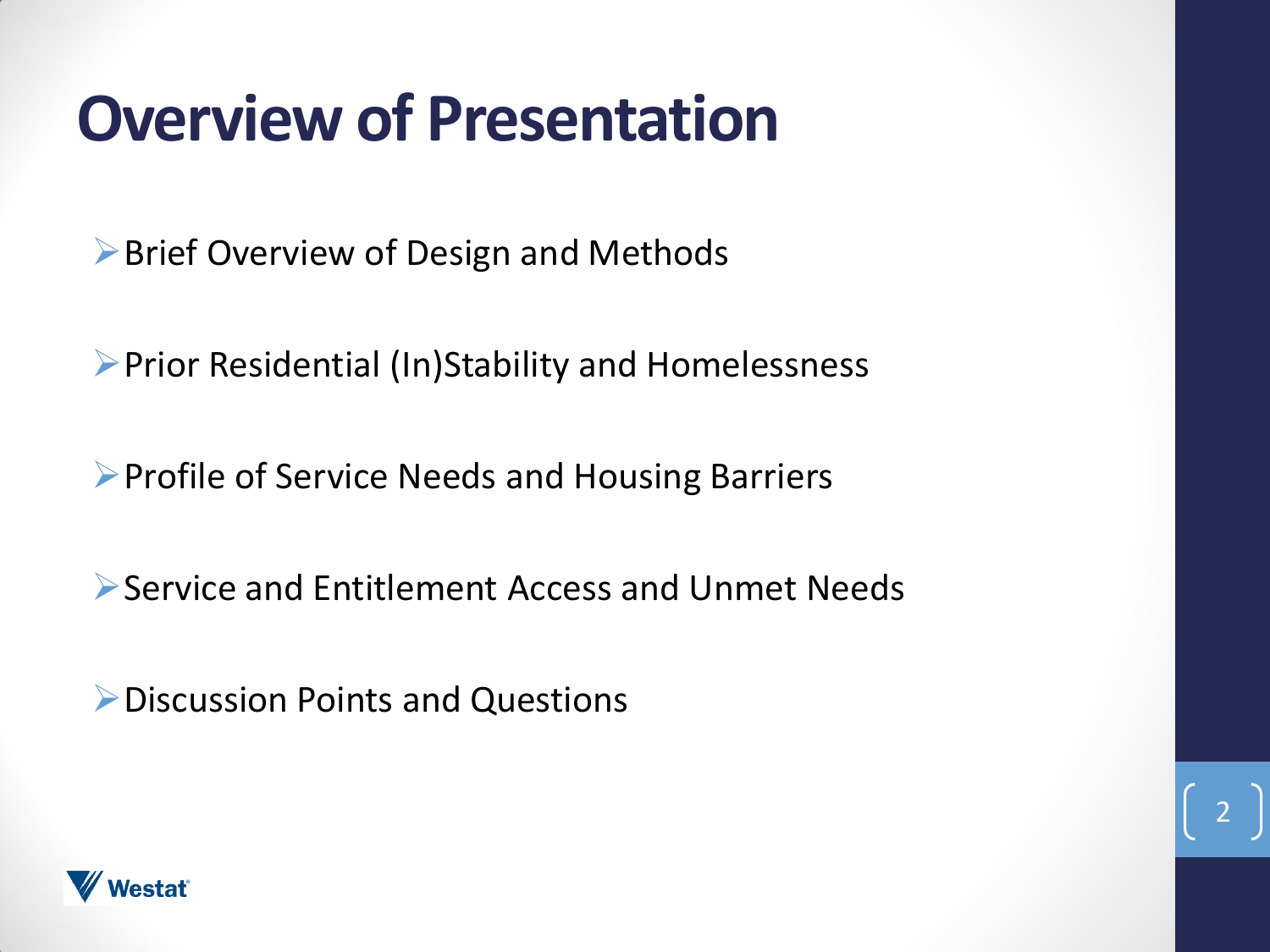# **Design and Methods**

#### Sample

Purpose

"Baseline" cohort of families

To be compared to an "Intervention" cohort of families beginning late 2013

*lestať* 

466 families

Speak English or Spanish

Recruited from 10/10 to:

> 1/12 King 4/12 Snohomish 7/12 Pierce

#### Data Collection

From parent on: self, target child, and family

4 waves of data (B, 6M, 12M, 18M)

#### Considerations

Does not include families who are non-English, non-Spanish speaking or who entered domestic violence shelters

Data were collected on 78% of those families considered eligible 11% unreachable, 5% declined, 5% not interviewed because recruitment ended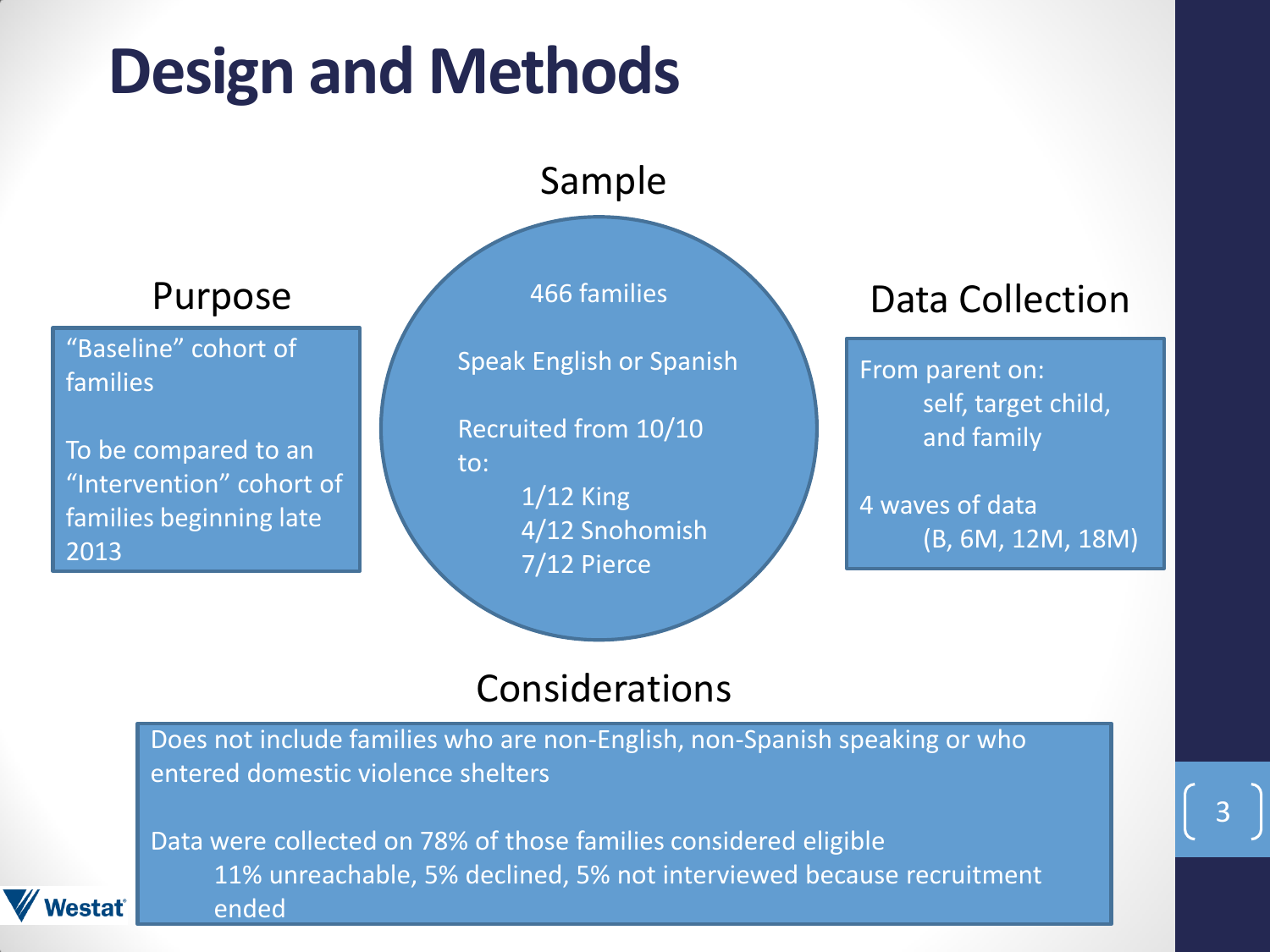## **Understanding Residential (In)Stability**

In the 12 months prior to entering shelter, families:

Moved an average of 4 times

Only 10% of families have moved once 2% of families have moved 10 or more times (up to 14)

 $\triangleright$  Yet, they had some level of stability, staying over 245 days (8 months) on average in their most stable housing arrangement (most commonly their own home)

Families in Snohomish had the shortest single longest stay (224 days) compared to King (257 days) and Pierce (253 days)

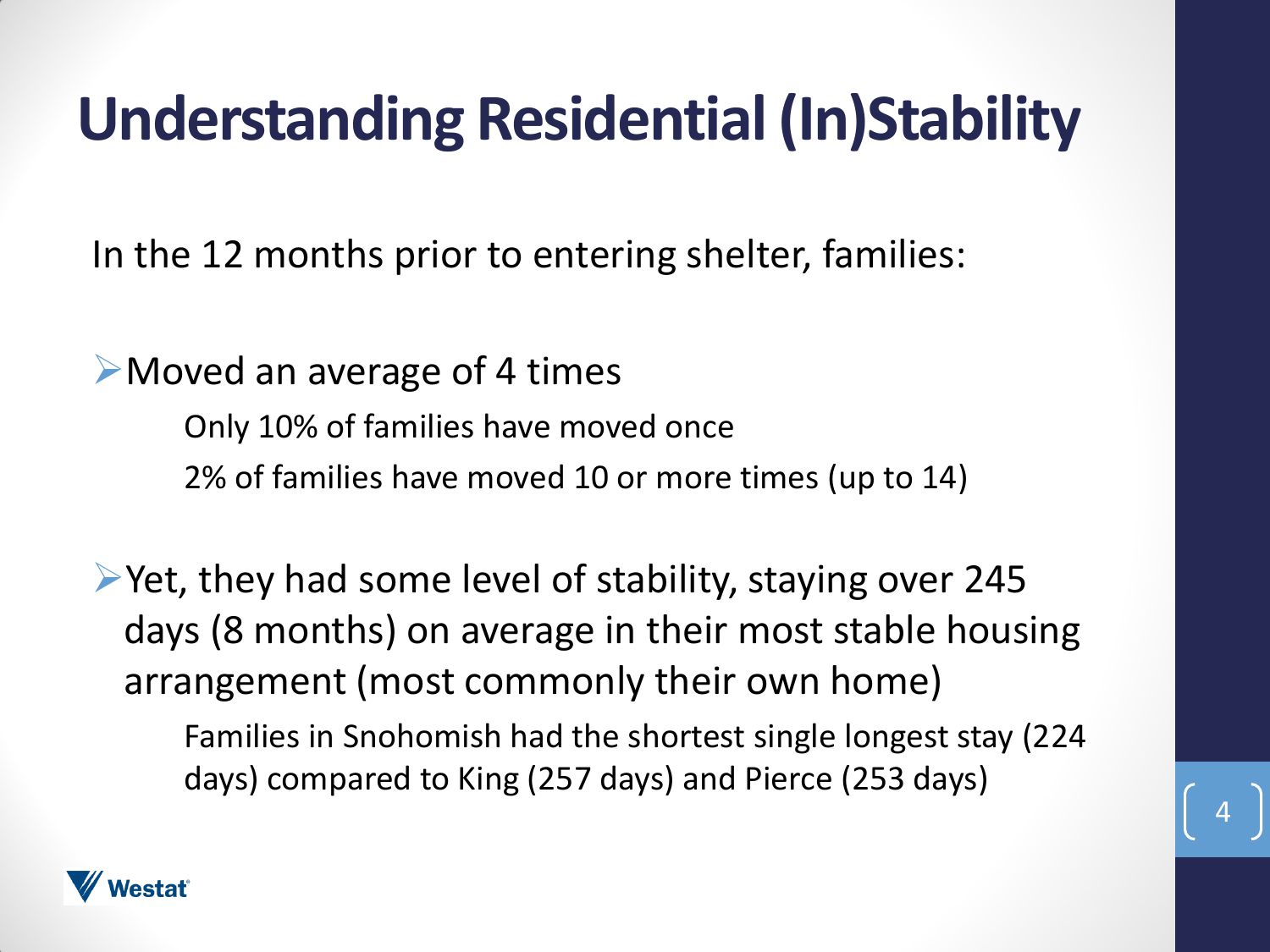# **Families' Recent Experiences in Own Place**

In the 12 months prior to entering shelter:

Over half of the families (57%) lived at least once in their own home

▶ 27% stayed in their own home 9 months of the year or more

18% in Snohomish, 30% in King, and 32% in Pierce

Over half (55%) had a lease in their own name in at least one housing situation 5

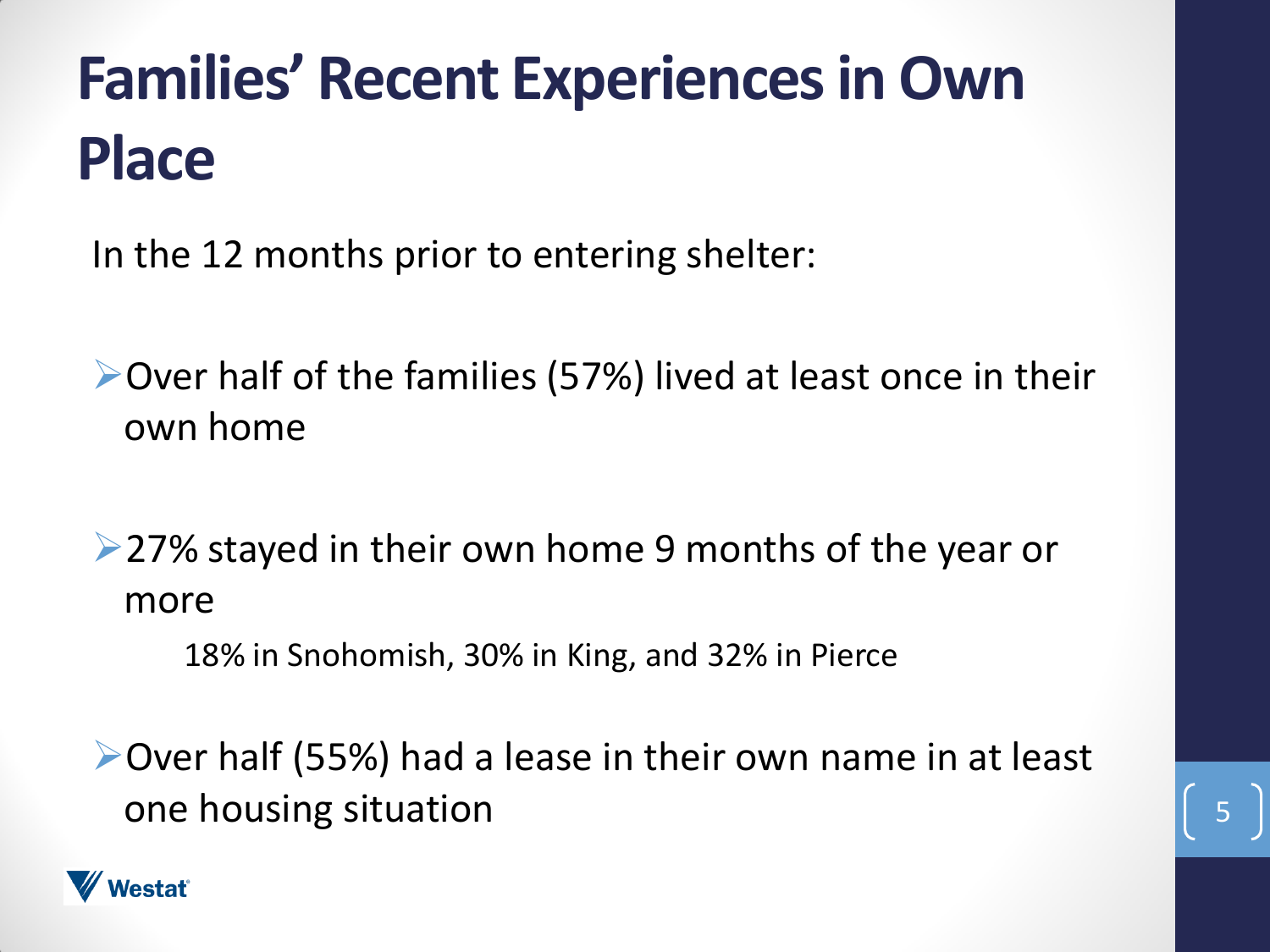# **Families' Recent Experiences with Prevention Services**

In the 12 months prior to entering shelter:

**►45% of the families received at least one type of financial** resource in an attempt to prevent their homelessness

6

Money to pay:

| $\blacktriangleright$ utilities | 26%   |
|---------------------------------|-------|
| $\triangleright$ own rent       | 24%   |
| Security deposit                | 17%   |
| $\triangleright$ mortgage       | $1\%$ |

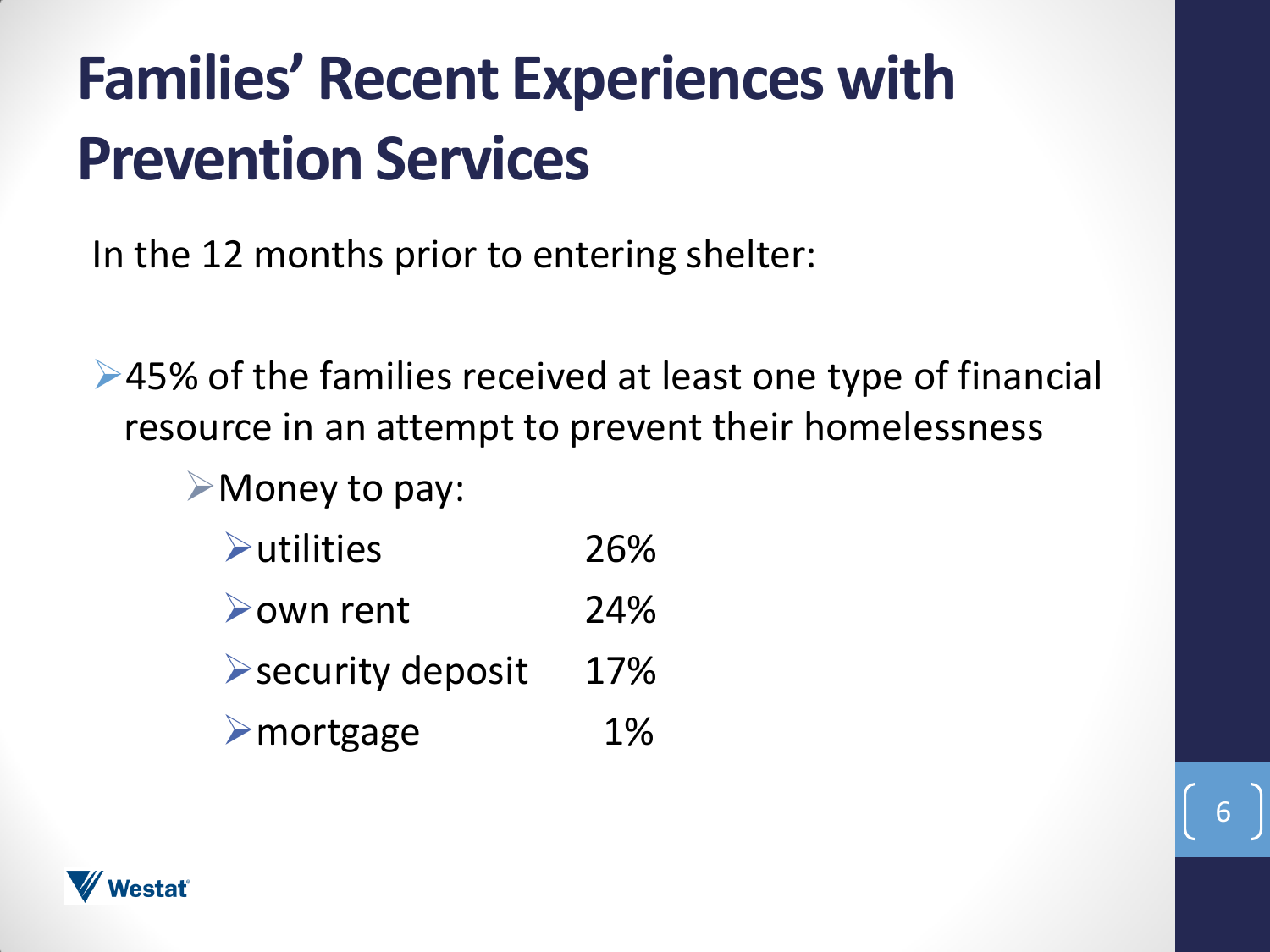#### **Families' Prior Homelessness**

In the past 12 months, over a third of the families (35%) spent one or more nights homeless (shelter, streets, etc.)

 $\blacktriangleright$  Less than a half (44%) report being homeless at least one time in their lifetime

**►16% were homeless as a child** 

Snohomish families have a greater incidence of homelessness now and as youth, and longer time homeless than the other two counties

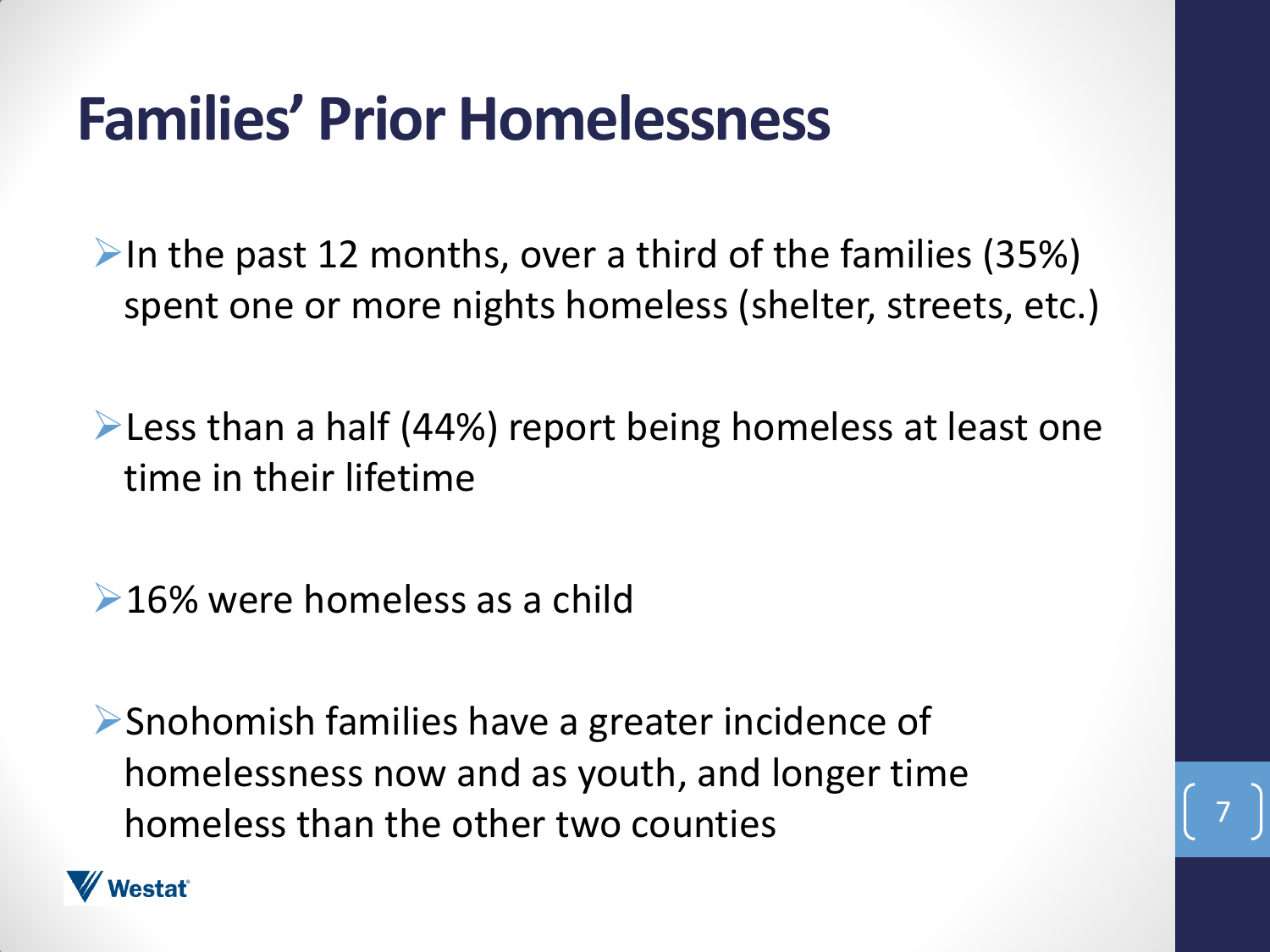#### **Families' Homelessness**

|                                       | <b>Tri-County</b><br><b>Total</b><br>$(N=466)$ | <b>King</b><br><b>County</b><br>$(N=156)$ | <b>Pierce</b><br><b>County</b><br>$(N=156)$ | <b>Snohomish</b><br><b>County</b><br>$(N=154)$ |
|---------------------------------------|------------------------------------------------|-------------------------------------------|---------------------------------------------|------------------------------------------------|
| % homeless                            |                                                |                                           |                                             |                                                |
| Past 12 months*                       | 35%                                            | 31%                                       | 42%                                         | 33%                                            |
| Lifetime*                             | 44%                                            | 36%                                       | 44%                                         | 52%                                            |
| Time homeless in past 12<br>months    |                                                |                                           |                                             |                                                |
| Mean (in days)*                       | 23.7                                           | 16.8                                      | 24.3                                        | 29.7                                           |
| Range                                 | $0 - 365$                                      | $0 - 345$                                 | $0 - 365$                                   | $0 - 365$                                      |
| Time homeless in lifetime             |                                                |                                           |                                             |                                                |
| Mean (in days)*                       | 5.6                                            | 4.4                                       | 5.8                                         | 6.5                                            |
| Range                                 | $0 - 30$                                       | $0 - 14$                                  | $0 - 22$                                    | $0 - 30$                                       |
| % homeless before 18<br>years of age* | 16%                                            | 12%                                       | 13%                                         | 23%                                            |

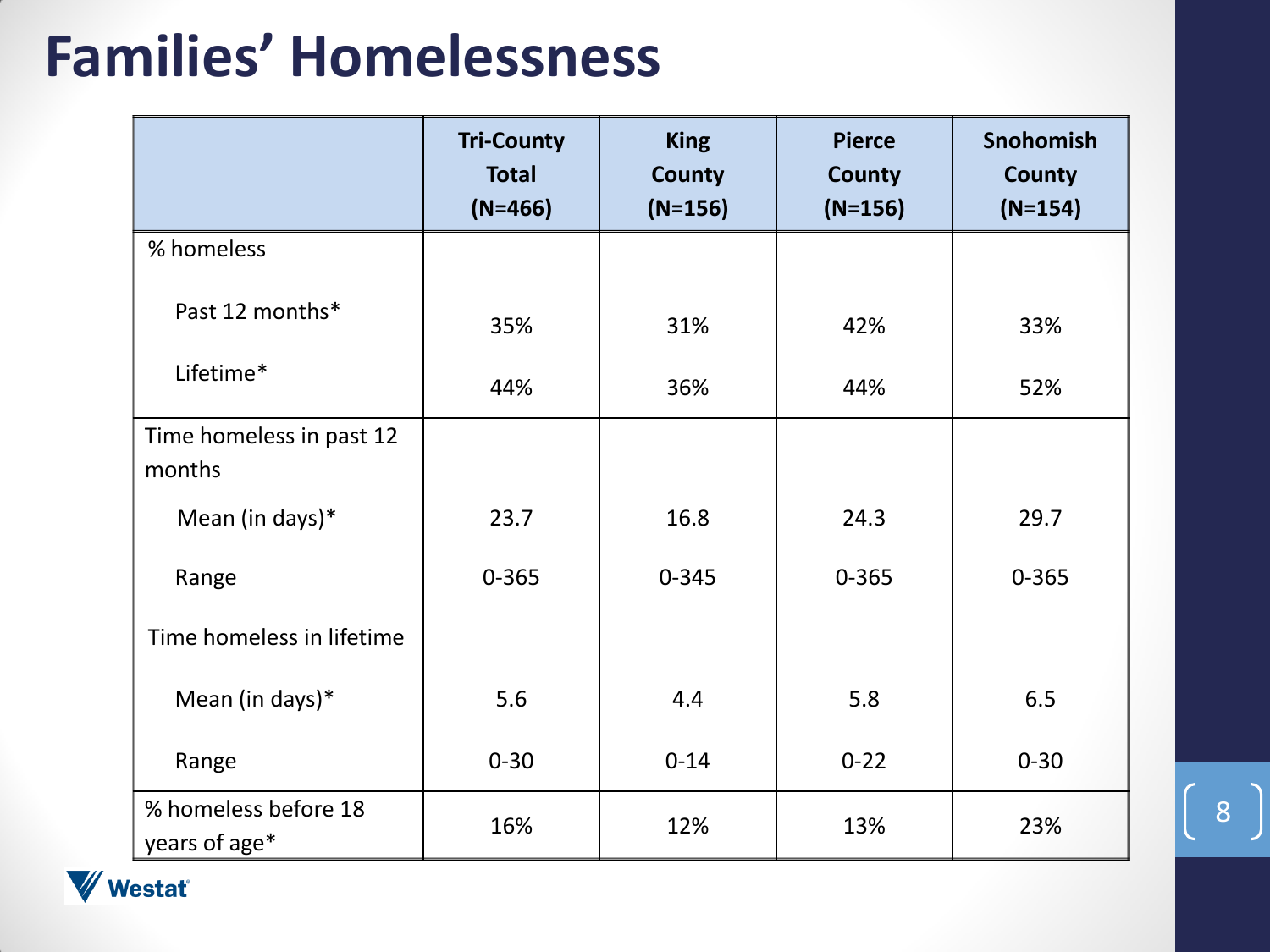# **Families' Experiences Doubled-Up**

In the past 12 months, the majority of families  $(77%)$ have been doubled-up with family or friends at least once

A similar percentage (79%) report being doubled-up at least one time in their lifetime

 $\triangleright$  On average, families stayed in their own place 138 days and doubled up 132 days

Snohomish families had on average fewer days (111) in their own home than Pierce families (160 days) and King families (142 days)

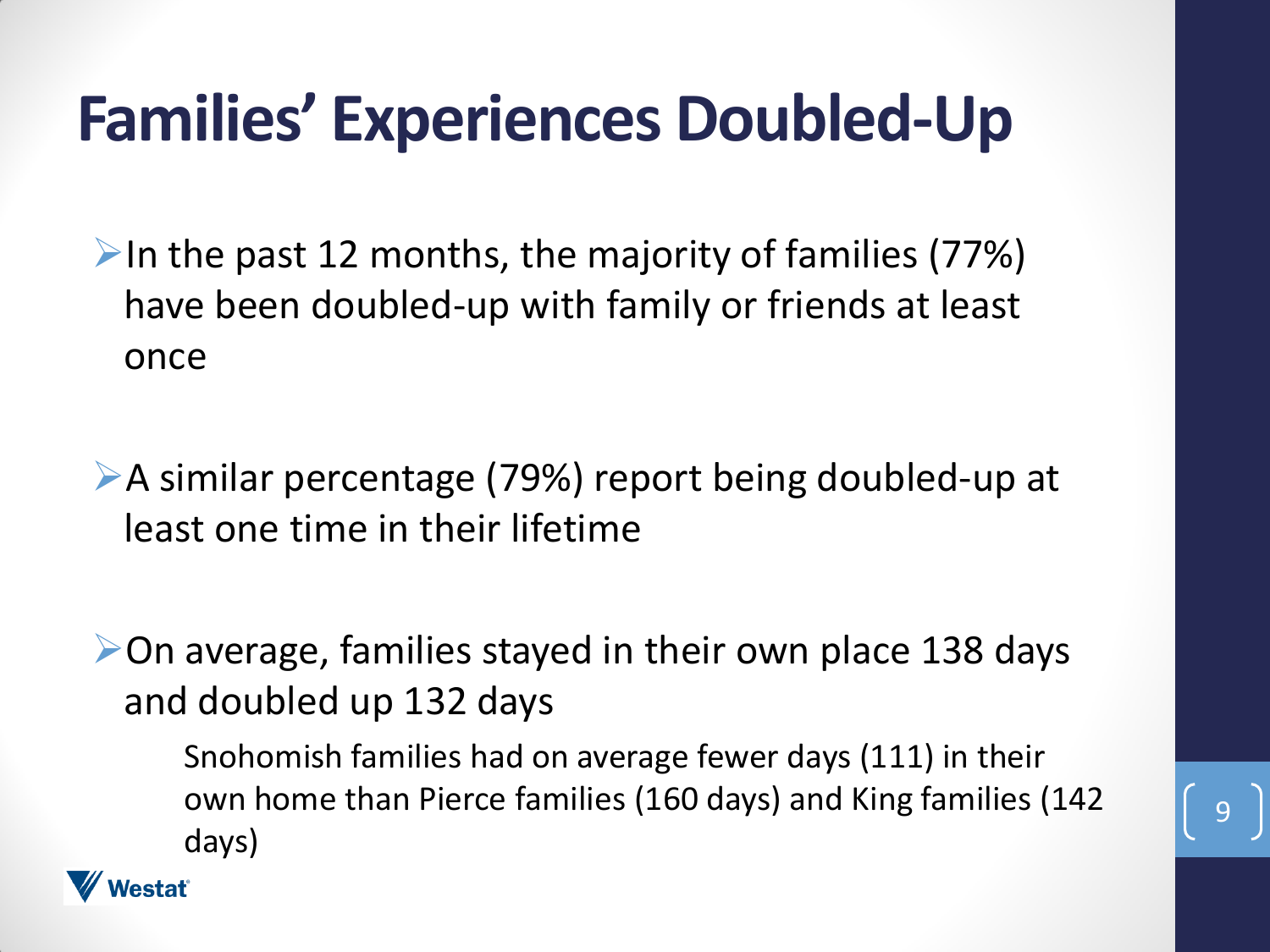## **Last Place Stayed**

 $\triangleright$  Type of place stayed

| 37% | Doubled up (family/friends)                                          |
|-----|----------------------------------------------------------------------|
| 17% | Own place                                                            |
| 16% | Parents' place                                                       |
| 8%  | On streets, other homeless situation                                 |
| 6%  | A hotel/motel paid by self                                           |
| 4%  | A homeless, family, or domestic violence shelter or motel<br>voucher |
| 3%  | Substance abuse/detox program                                        |
| 3%  | Boyfriend/girlfriend/partner's house                                 |
| 3%  | <b>Transitional housing</b>                                          |
| 2%  | Hospital                                                             |
| 2%  | Other place not mentioned                                            |
|     |                                                                      |

Families stayed an average of 99 days in this place (median=48 days)

 $\geq 18\%$  had their name on the lease

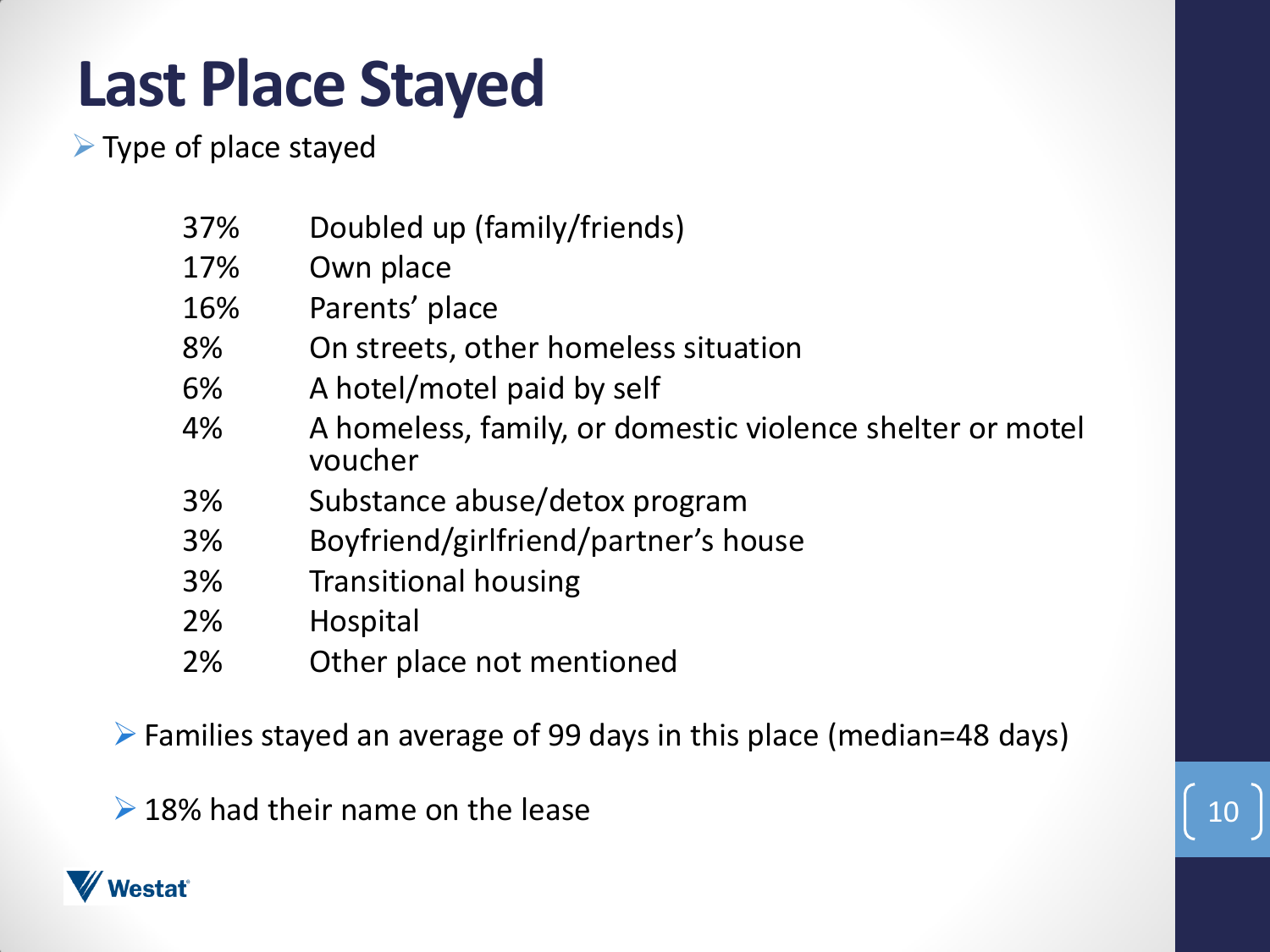#### **Service Needs and Housing Barriers**

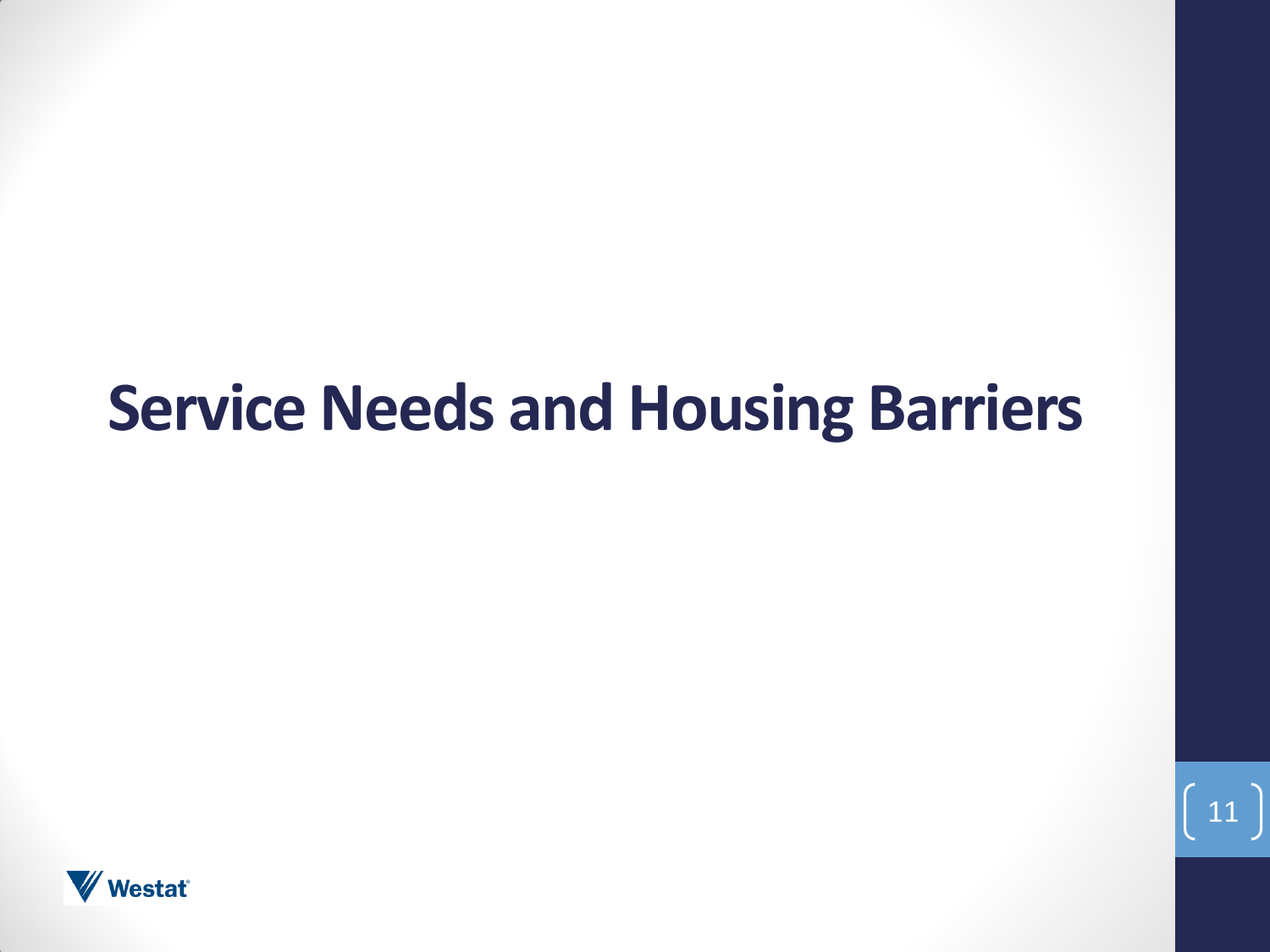## **Human Capital, Income, Debt**

|                                     | <b>Tri-County</b><br><b>Total</b><br>$(N=466)$ | <b>King</b><br>County<br>$(N=156)$ | <b>Pierce</b><br><b>County</b><br>$(N=156)$ | <b>Snohomish</b><br>County<br>$(N=154)$ |
|-------------------------------------|------------------------------------------------|------------------------------------|---------------------------------------------|-----------------------------------------|
| Less than HS/GED**                  | 28%                                            | 23%                                | 24%                                         | 38%                                     |
| % not worked in past<br>12 months** | 38%                                            | 27%                                | 44%                                         | 43%                                     |
| % unable to work                    | 21%                                            | 16%                                | 24%                                         | 22%                                     |
| % with no income                    | 7%                                             | 6%                                 | 10%                                         | 5%                                      |
| % monthly debt<br>exceeds income    | 41%                                            | 40%                                | 42%                                         | 40%                                     |

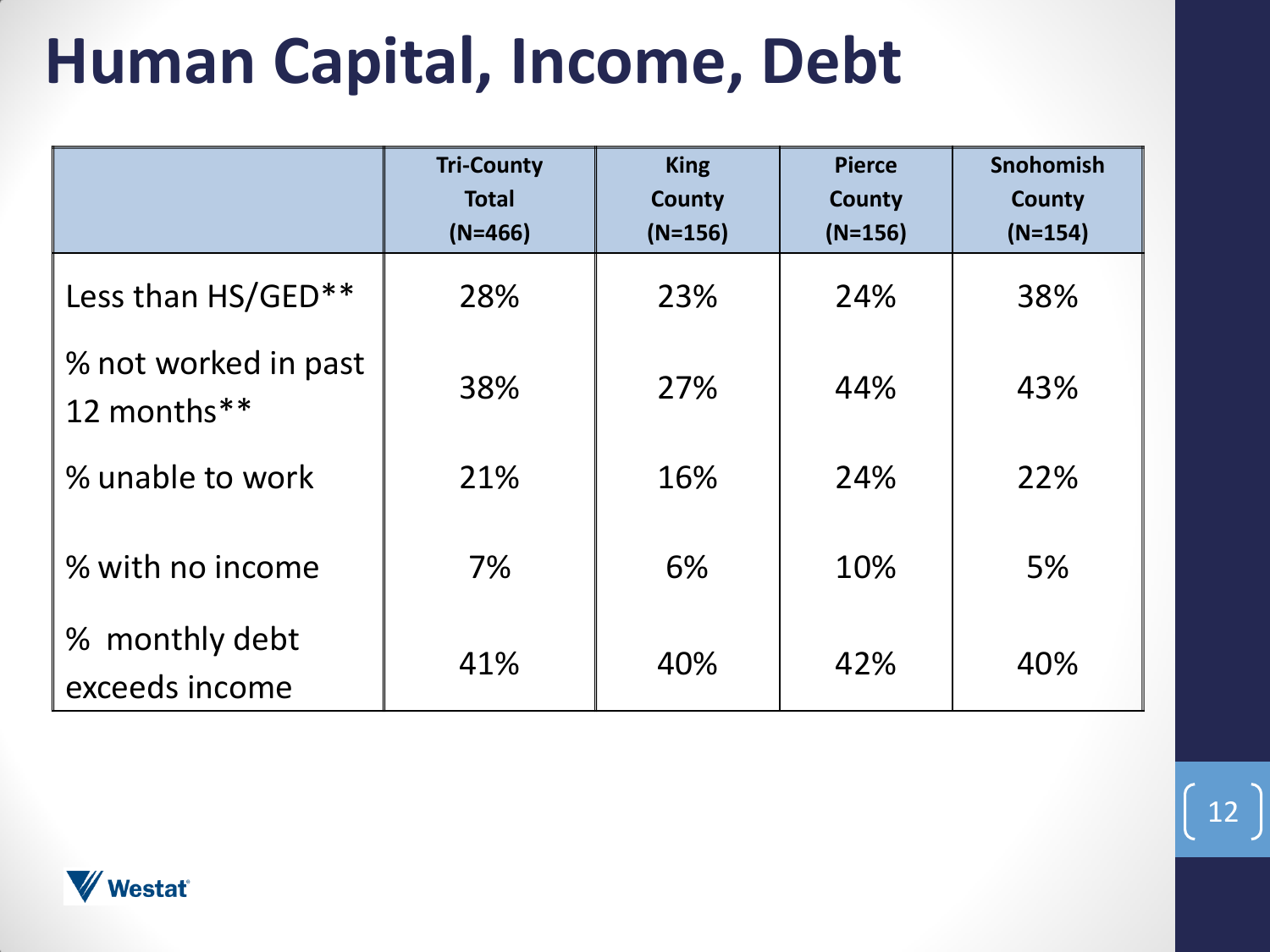## **Health and Behavioral Health**

|                                 | <b>Tri-County</b><br><b>Total</b><br>$(N=466)$ | <b>King</b><br><b>County</b><br>$(N=156)$ | <b>Pierce</b><br>County<br>$(N=156)$ | <b>Snohomish</b><br><b>County</b><br>$(N=154)$ |
|---------------------------------|------------------------------------------------|-------------------------------------------|--------------------------------------|------------------------------------------------|
| <b>Physical health</b>          |                                                |                                           |                                      |                                                |
| Poor functioning*               | 13%                                            | 14%                                       | 17%                                  | 7%                                             |
| <b>Mental Health</b>            |                                                |                                           |                                      |                                                |
| Hospitalized in lifetime        | 15%                                            | 10%                                       | 17%                                  | 18%                                            |
| Have 1 or more MH<br>indicators | 80%                                            | 82%                                       | 76%                                  | 83%                                            |
| Poor functioning                | 24%                                            | 26%                                       | 21%                                  | 25%                                            |
| <b>Substance abuse</b>          |                                                |                                           |                                      |                                                |
| SA inpatient in<br>lifetime***  | 21%                                            | 7%                                        | 21%                                  | 33%                                            |
| Screen positive*                | 24%                                            | 17%                                       | 26%                                  | 28%                                            |

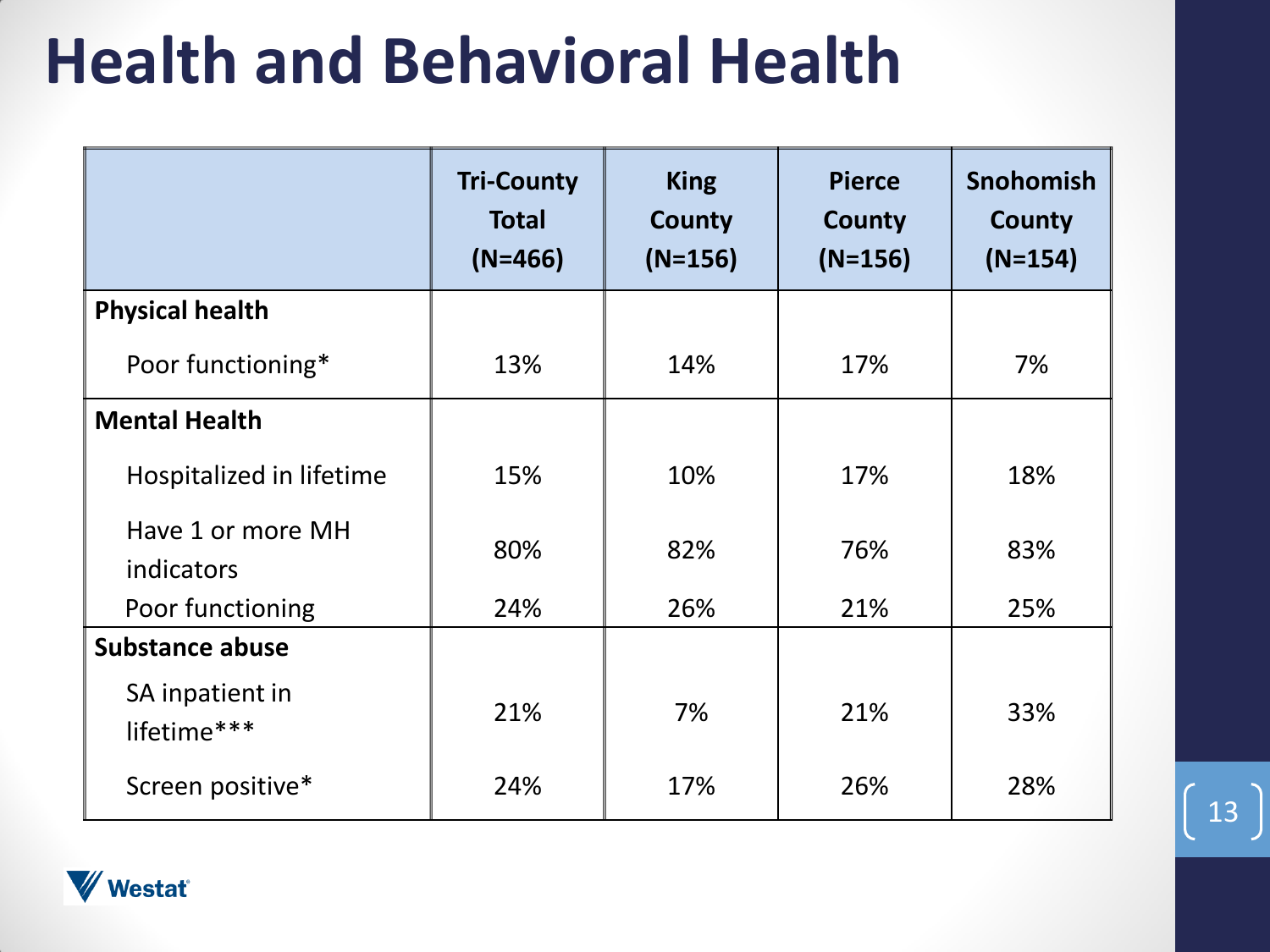## **Partner Violence and Criminal Justice**

|                          | <b>Tri-County</b><br><b>Total</b><br>$(N=466)$ | <b>King</b><br>County<br>$(N=156)$ | <b>Pierce</b><br>County<br>$(N=156)$ | <b>Snohomish</b><br>County<br>$(N=154)$ |
|--------------------------|------------------------------------------------|------------------------------------|--------------------------------------|-----------------------------------------|
| <b>Domestic Violence</b> |                                                |                                    |                                      |                                         |
| In lifetime*             | 60%                                            | 54%                                | 57%                                  | 68%                                     |
| In last 3 months         | 9%                                             | 7%                                 | 11%                                  | 10%                                     |
| <b>Criminal Justice</b>  |                                                |                                    |                                      |                                         |
| % with current parole    | 6%                                             | 6%                                 | 5%                                   | 8%                                      |
| % with past felony**     | 17%                                            | 11%                                | 25%                                  | 16%                                     |

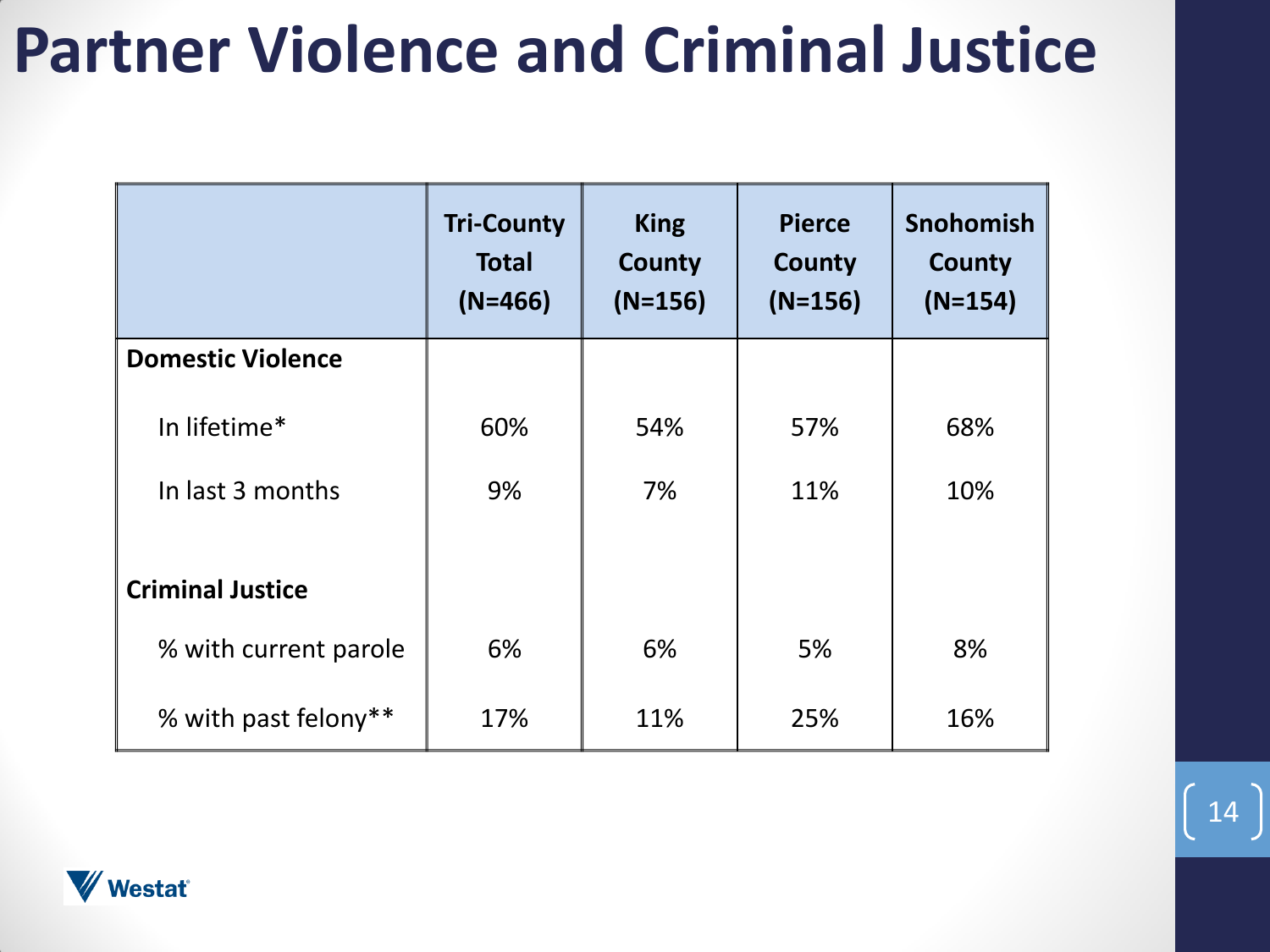## **Family Composition**

|                                                         | <b>Tri-County</b><br><b>Total</b><br>$(N=466)$ | <b>King</b><br>County<br>$(N=156)$ | <b>Pierce</b><br>County<br>$(N=156)$ | <b>Snohomish</b><br>County<br>$(N=154)$ |
|---------------------------------------------------------|------------------------------------------------|------------------------------------|--------------------------------------|-----------------------------------------|
| % of households with<br>child 5 or under or<br>pregnant | 62%                                            | 64%                                | 58%                                  | 65%                                     |
| % of families with<br>child temporarily<br>$away*$      | 27%                                            | 19%                                | 30%                                  | 33%                                     |
| % single parents**                                      | 75%                                            | 76%                                | 67%                                  | 82%                                     |
| % with 4 or more<br>children                            | 25%                                            | 24%                                | 28%                                  | 22%                                     |

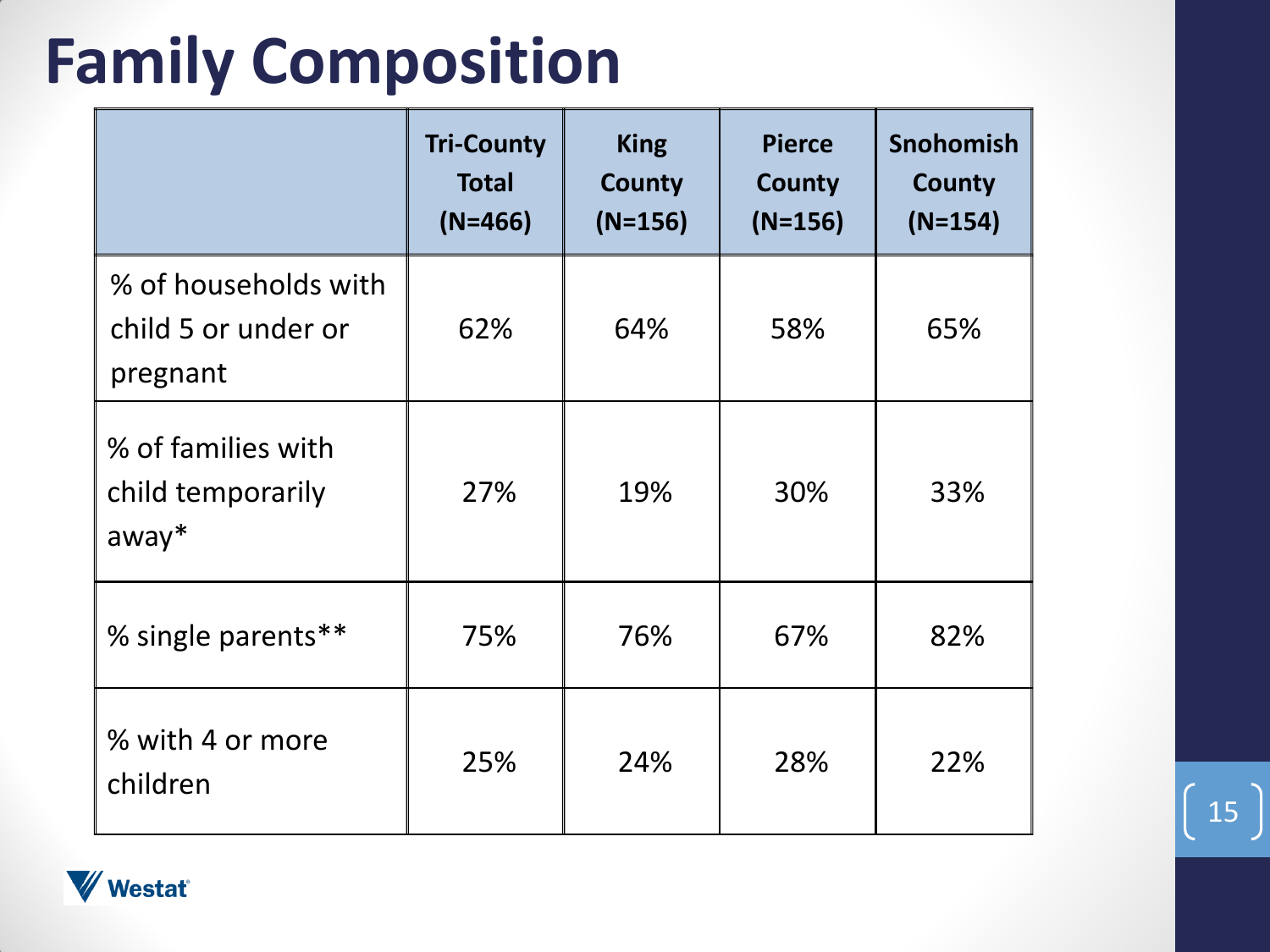# **Families' Sources and Amounts of Debt**

**►86% of families have debt** 

 $\blacktriangleright$ The average amount of debt is \$14,138

 $\blacktriangleright$  The median amount of debt is \$3,525

▶Debt ranges from \$0 to \$1,439,999

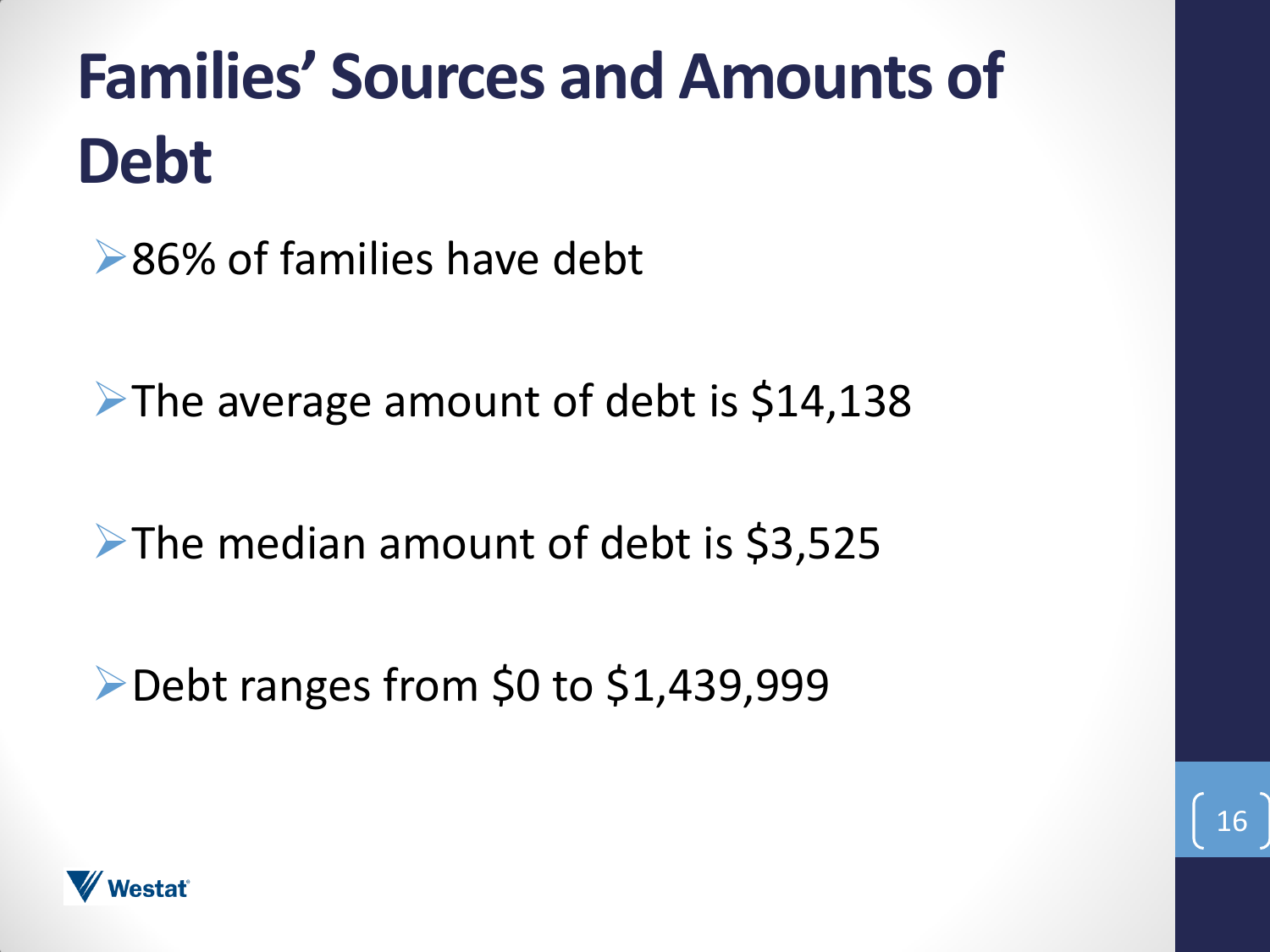#### **Common Sources of Debt**



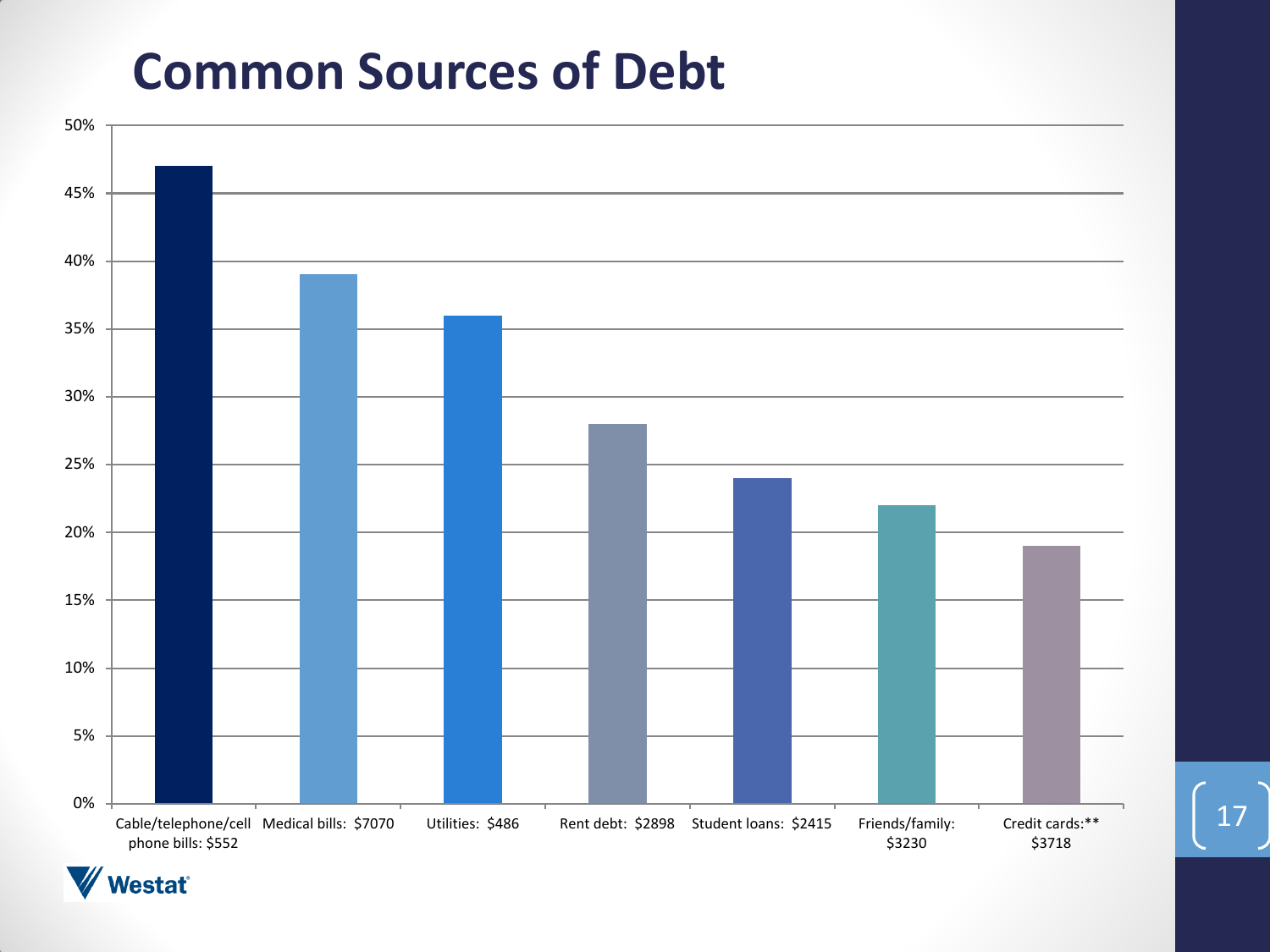#### **Amounts of Debt**

 $\geq$  51% of families have housing related debt, with an average of \$9,541 per household.

 $\triangleright$  Highest Sources of Debt Per Family

| Mortgage (1%)             | \$297,833 |
|---------------------------|-----------|
| Medical bills (39%)       | \$7,070   |
| Credit cards (19%)        | \$3,718   |
| Friends and family (22%)  | \$3,230   |
| Rent (28%)                | \$2,898   |
| Student loans (24%)       | \$2,415   |
| Payday loans, bad checks, | \$1,779   |
| and check cashing (12%)   |           |

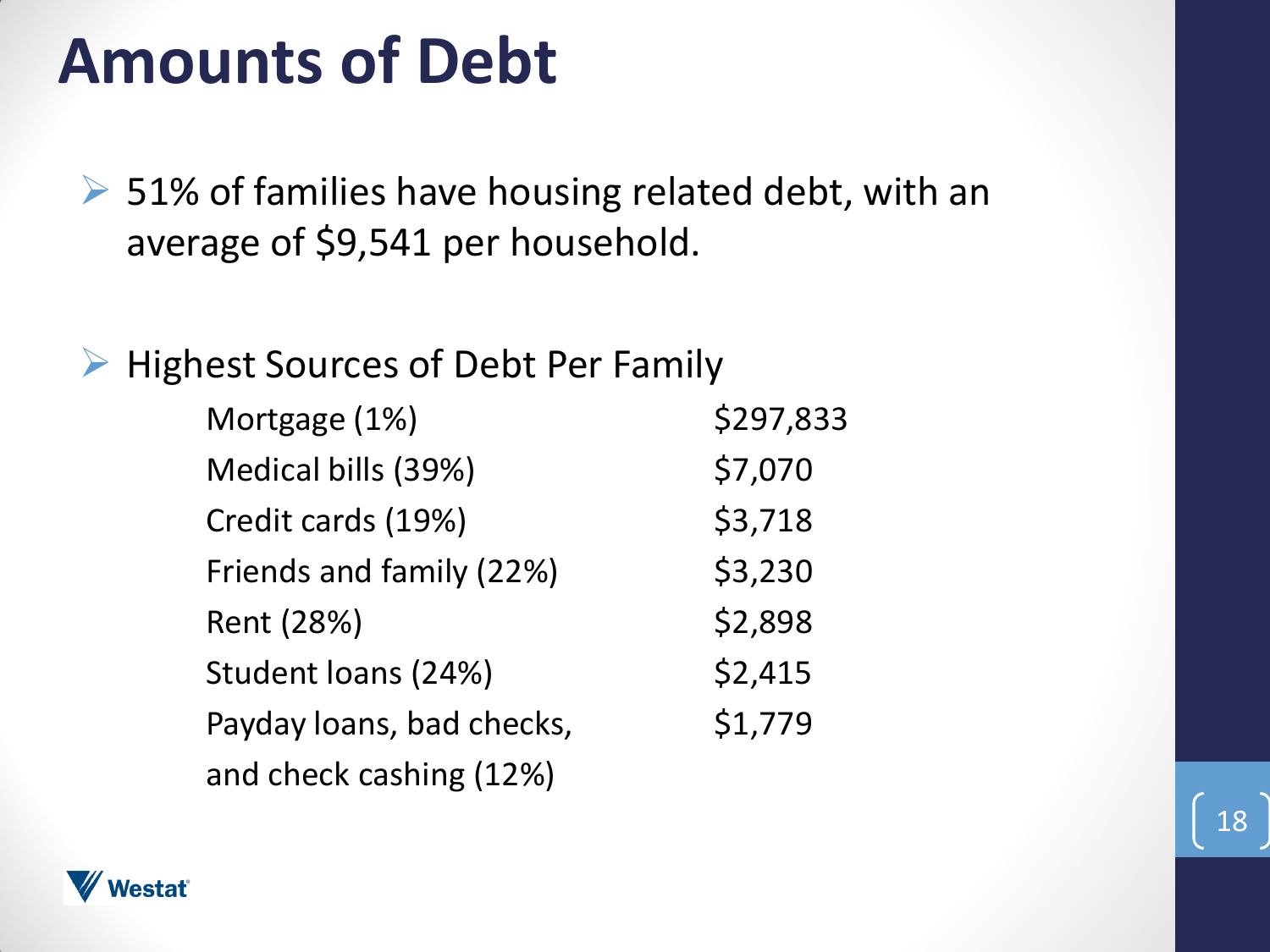#### **Strengths and Assets**

|                                                    | <b>Tri-County</b><br><b>Total</b><br>$(N=466)$ | <b>King</b><br><b>County</b><br>$(N=156)$ | <b>Pierce</b><br><b>County</b><br>$(N=156)$ | <b>Snohomish</b><br><b>County</b><br>$(N=154)$ |
|----------------------------------------------------|------------------------------------------------|-------------------------------------------|---------------------------------------------|------------------------------------------------|
| % HS/GED or more**                                 | 53%                                            | 59%                                       | 49%                                         | 51%                                            |
| % vocational degree                                | 38%                                            | 42%                                       | 41%                                         | 32%                                            |
| % earning \$25/hour at<br>current/past job         | 2%                                             | 1%                                        | 3%                                          | 3%                                             |
| % with any job benefits at<br>current or past job* | 22%                                            | 26%                                       | 20%                                         | 19%                                            |

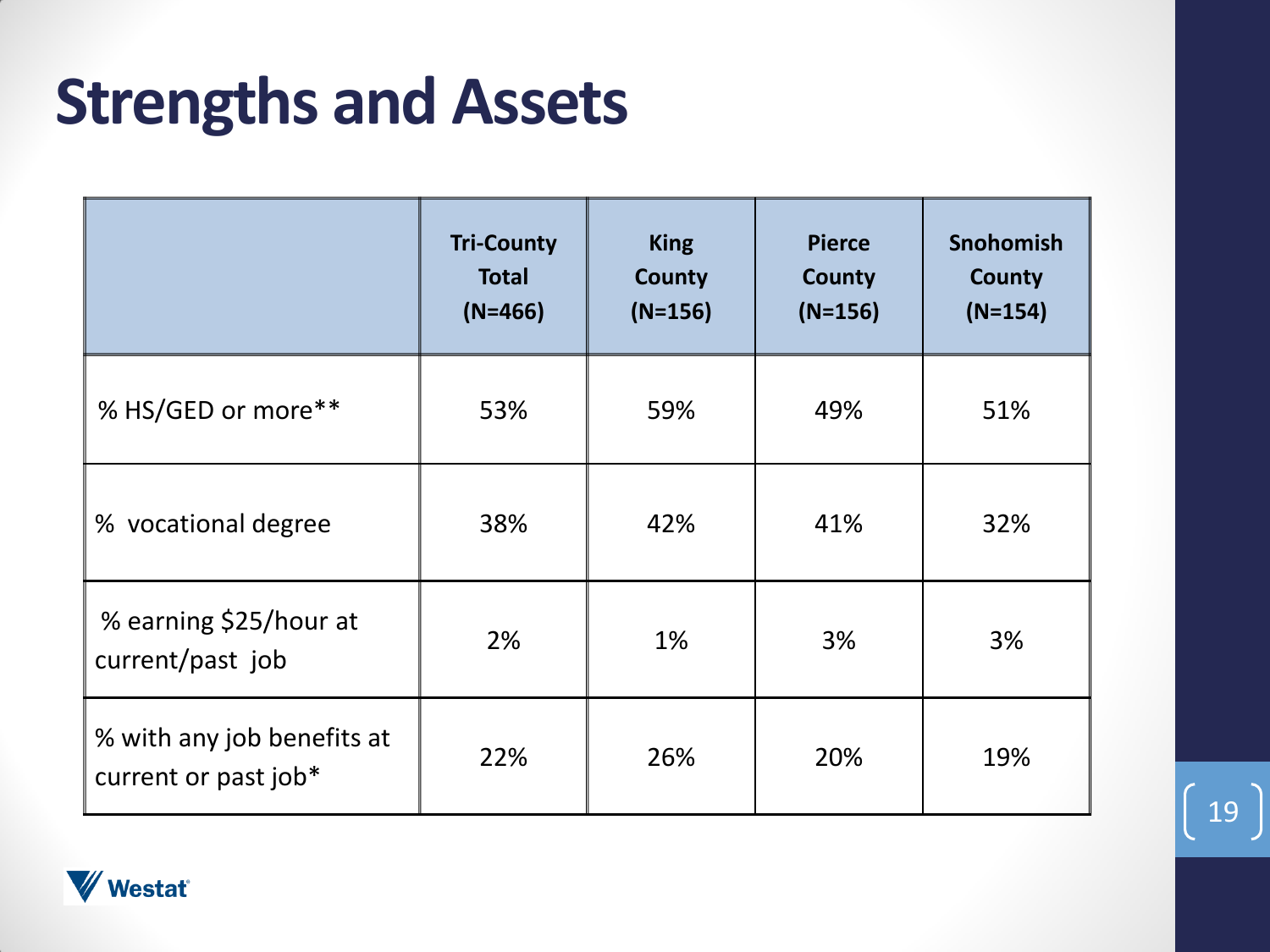#### **Strengths and Assets**

 $\geq$  14% of respondents do NOT have any current mental health indicators, recent domestic violence experiences, or positive substance abuse screening

**►56% of all respondents have no prior homelessness** Ranges from 48% in Snohomish County, 56% in Pierce County to 64% in King County

More than half (55%) of families had their name on the lease in the past 12 months

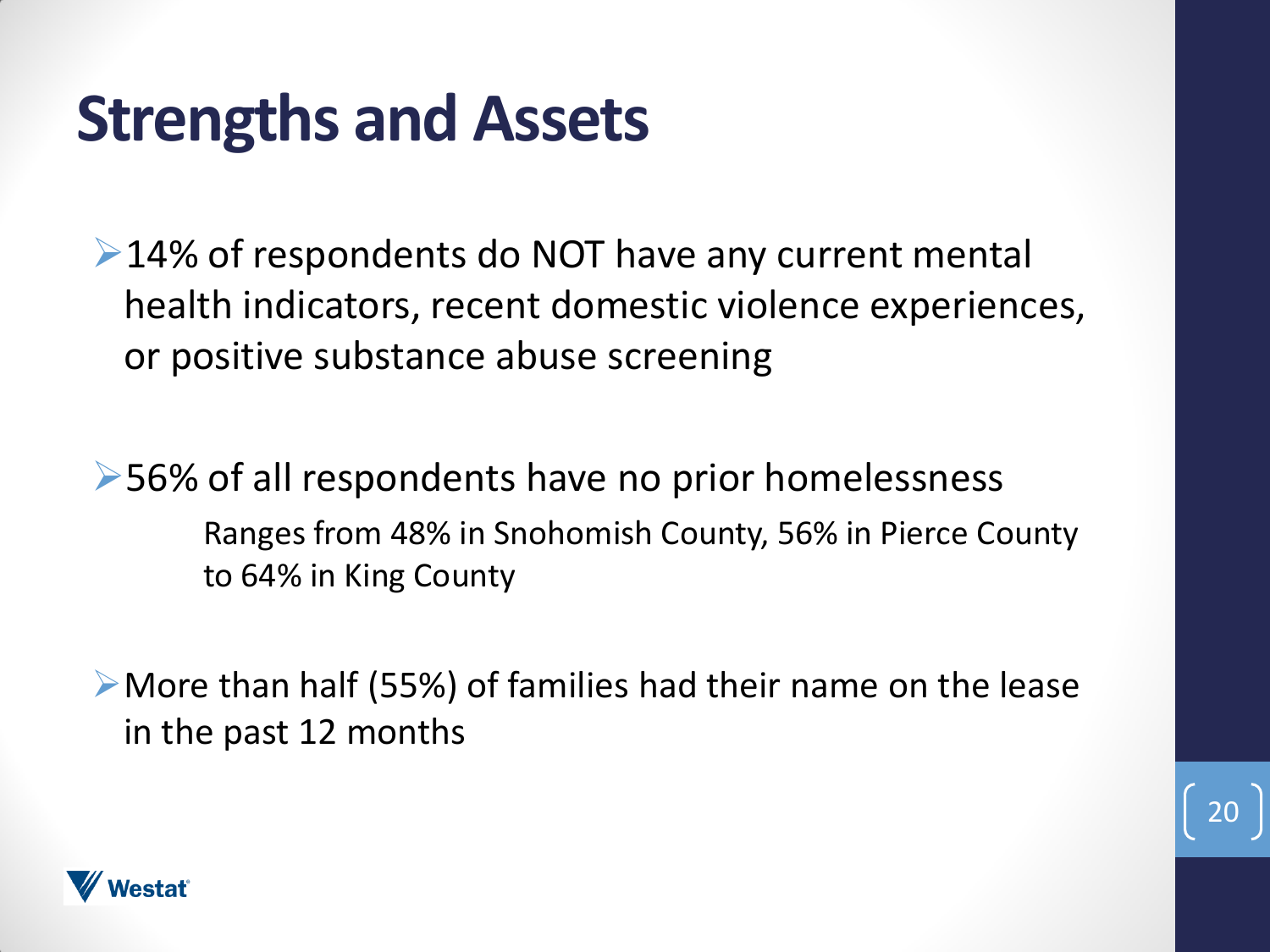#### **Entitlement Access**

The majority of families have access to TANF, SNAP, and Medicaid.

|                            | <b>Tri-County</b><br><b>Total</b><br>$(N=466)$ | <b>King</b><br>County<br>$(N=156)$ | <b>Pierce</b><br>County<br>$(N=156)$ | <b>Snohomish</b><br>County<br>$(N=154)$ |
|----------------------------|------------------------------------------------|------------------------------------|--------------------------------------|-----------------------------------------|
| % receiving<br>TANF*       | 58%                                            | 54%                                | 53%                                  | 66%                                     |
| % receiving<br><b>SNAP</b> | 96%                                            | 95%                                | 96%                                  | 97%                                     |
| % with<br>Medicaid*        | 73%                                            | 58%                                | 76%                                  | 84%                                     |

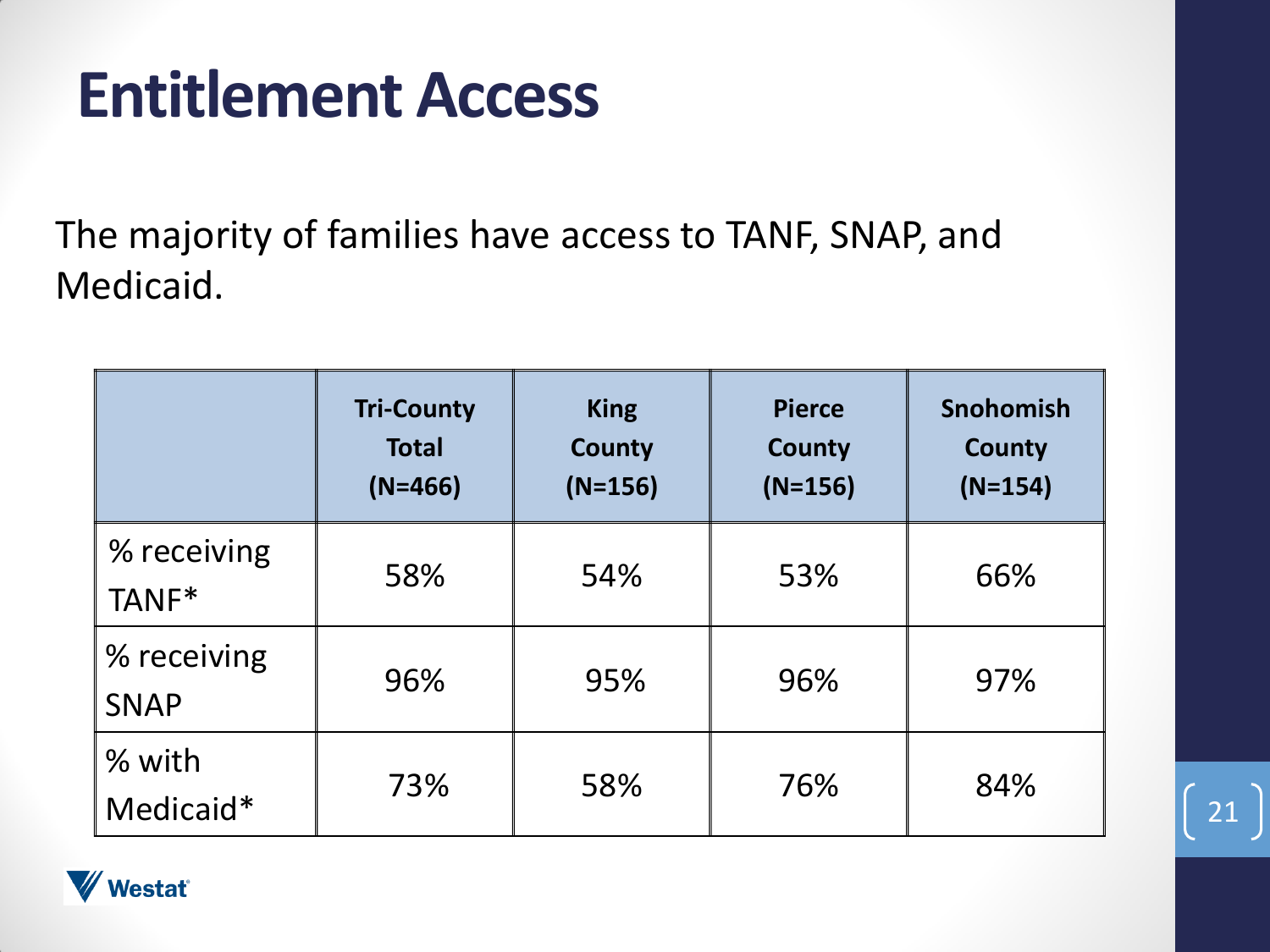# **Other Benefits/Services**

#### **WIC**

**► Of those eligible, only 65% are receiving WIC** 

#### **WorkSource**

Forty-six percent have contacted WorkSource in the last three months

#### **WorkFirst**

One-half (50%) of families receiving TANF have been enrolled in a WorkFirst program in the last three months



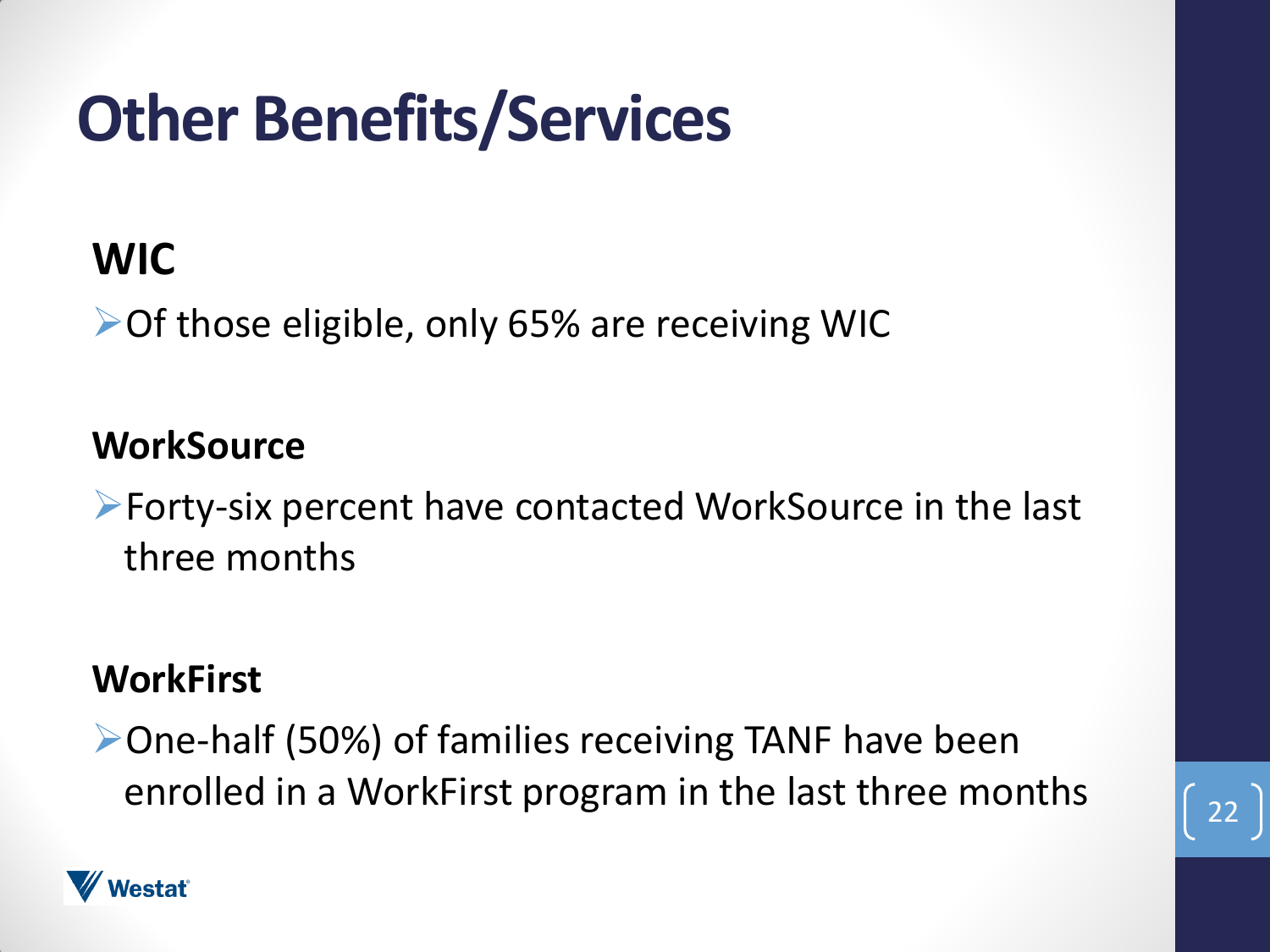# **Service Receipt (Head of Household)**

Unmet need is highest for dental and legal services.

|                             | <b>Received</b> | <b>Unmet Need</b> |
|-----------------------------|-----------------|-------------------|
| Physical health services*   | 58%             | 13%               |
| <b>Dental services</b>      | 16%             | 56%               |
| Mental health services***   | 31%             | 13%               |
| Substance abuse services*** | 14%             | 2%                |
| Domestic violence services  | 13%             | 6%                |
| Legal services              | 15%             | 23%               |

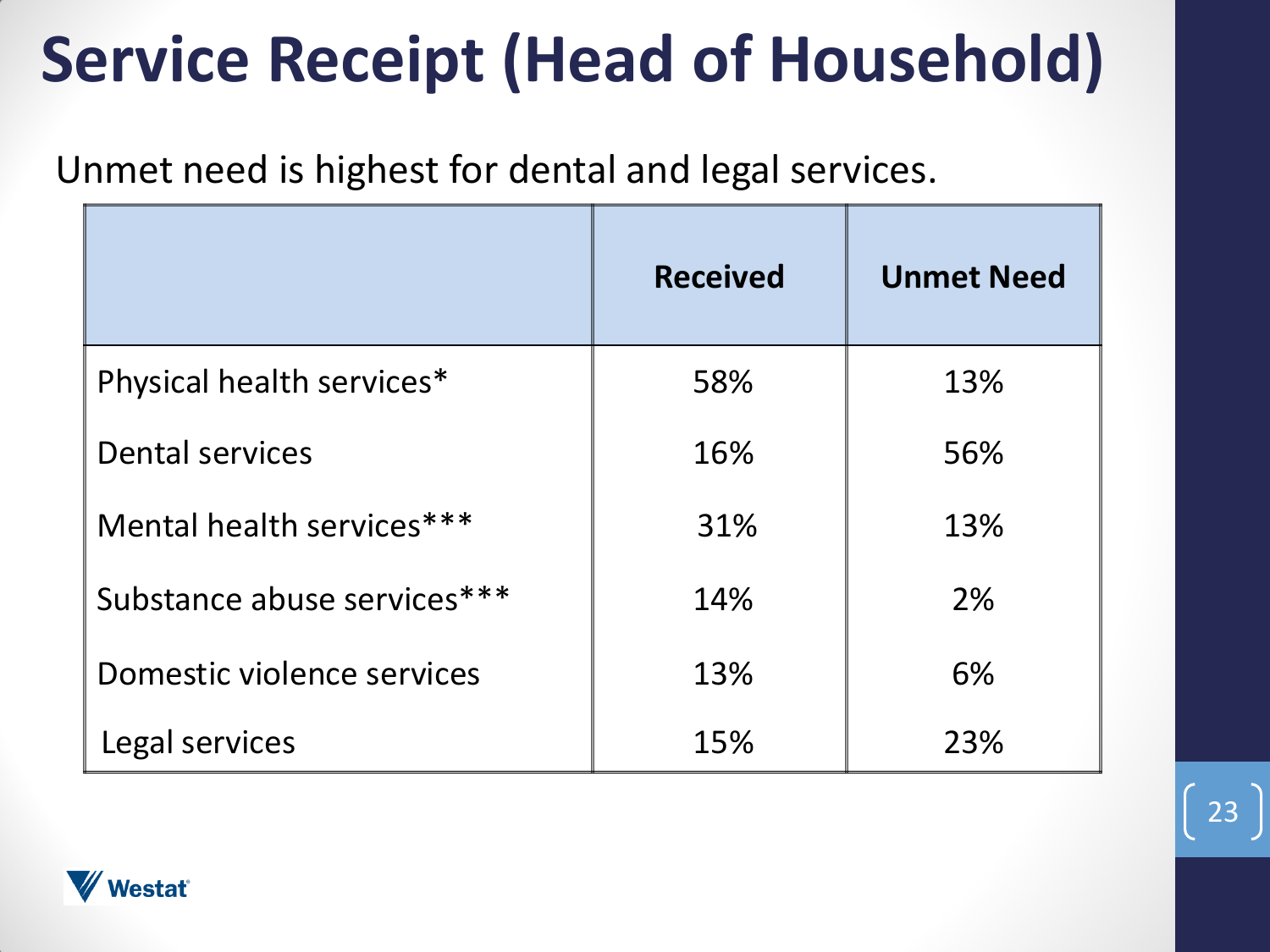# **Service Receipt (Head of Household)**

|                        | <b>Tri-County</b> | <b>King</b> | <b>Pierce</b> | <b>Snohomish</b> |
|------------------------|-------------------|-------------|---------------|------------------|
|                        | <b>Total</b>      | County      | County        | County           |
|                        | $(N=466)$         | $(N=156)$   | $(N=156)$     | $(N=154)$        |
| <b>Physical health</b> |                   |             |               |                  |
| Received*              | 58%               | 49%         | 62%           | 62%              |
| Unmet need             | 13%               | 16%         | 10%           | 12%              |
| <b>Mental health</b>   |                   |             |               |                  |
| Received***            | 31%               | 25%         | 27%           | 43%              |
| Unmet need             | 13%               | 14%         | 12%           | 14%              |
| Substance abuse        |                   |             |               |                  |
| Received***            | 14%               | 5%          | 15%           | 23%              |
| Unmet need             | 2%                | $1\%$       | 3%            | 2%               |